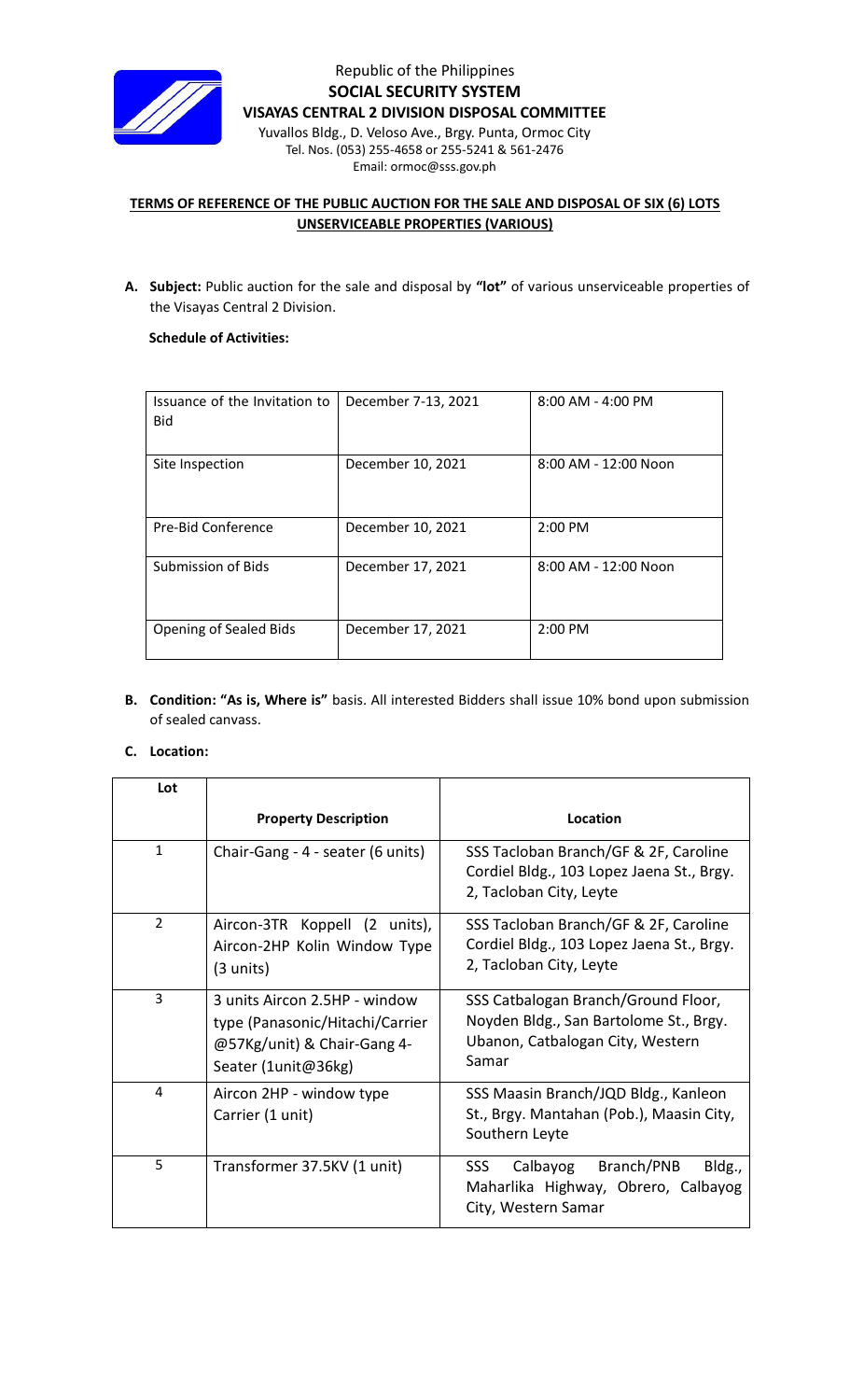**D. Minimum Bid Price:** The award shall be given to the **highest** complying bidder, as determined by the Committee.

| Lot                      | <b>Minimum Bid</b><br><b>Price</b> | <b>Branch Name</b>                        | <b>Description of Property</b>                                                                                       |
|--------------------------|------------------------------------|-------------------------------------------|----------------------------------------------------------------------------------------------------------------------|
| $\mathbf{1}$             | Php 3,672.00                       | <b>SSS Tacloban</b><br><b>Branch</b>      | Chair-Gang $-$ 4-seater (6 units)                                                                                    |
| $\overline{\phantom{a}}$ | Php 7,565.00                       | SSS Tacloban<br><b>Branch</b>             | Aircon-3TR Koppell (2 units), Aircon-2HP Kolin<br>Window Type (3 units)                                              |
| 3                        | Php 3,519.00                       | <b>SSS</b><br>Catbalogan<br><b>Branch</b> | 3 units Aircon 2.5HP - window type<br>(Panasonic/Hitachi/Carrier @57Kg/unit) & Chair-<br>Gang 4-Seater (1 unit@36kg) |
| 4                        | Php 935.00                         | <b>SSS Maasin</b><br><b>Branch</b>        | Aircon 2HP - window type Carrier (1 unit)                                                                            |
| 5                        | Php 1,700.00                       | SSS Calbayog<br><b>Branch</b>             | Transformer 37.5KV (1 unit)                                                                                          |

- **E. Payment:** Payments shall be strictly on cash basis. The winning bidder shall be allowed to haul the sold lot only upon presentation of the Official Receipt of payments duly validated by the Chairperson of the Visayas Central 2 Disposal Committee.
- **F. Eligibility Requirements:** The Public Auction shall be open to any Person, Sole Proprietorship, Partnership or Corporation complying with the prescribed rules and regulations and upon submission of the following documents:

| <b>BIDDERS</b>      | <b>ANY PERSON</b>                                                             | <b>SOLE</b><br><b>PROPRIETORSHIP</b> | <b>PARTNERSHIP</b>            | <b>CORPORATION</b>              |  |
|---------------------|-------------------------------------------------------------------------------|--------------------------------------|-------------------------------|---------------------------------|--|
|                     | Latest<br>Income<br>Tax Return                                                | <b>DTI Certification</b>             | of<br>Articles<br>Partnership | Articles<br>of<br>Incorporation |  |
| <b>REQUIREMENTS</b> | of<br>Certificate<br>Employment<br>with<br>Compensation                       | 2021 BPLO Certification              |                               |                                 |  |
|                     | Two (2) valid government issued identification cards with photo and signature |                                      |                               |                                 |  |

### **G. Procedure of Bidding:**

- 1. Interested parties may attend the Pre-Bid Conference to be conducted by the Disposal Committee on **10 December 2021, 2:00 PM** at the OVP-Visayas Central 2 Division, Social Security System, GF, Yuvallos Bldg., D. Veloso Ave., Brgy. Punta, Ormoc City or at the address/location of the property as indicated in the Invitation to Bid.
- 2. Every bidder must submit two (2) separate sealed envelopes with label containing the following:

**Envelope A** – Eligibility Requirements as stated above

**Envelope B** – 10 % Bidders Bond and Bid Form

3. Envelopes should be submitted to the Secretariat of the Committee/Admin Officer of the Branch on or before **12:00 Noon, December 17, 2021** at the OVP-Visayas Central Division, Social Security System, GF, Yuvallos Bldg., D. Veloso Ave., Brgy. Punta, Ormoc City or at the address/location of the property as indicated in the Invitation to Bid.